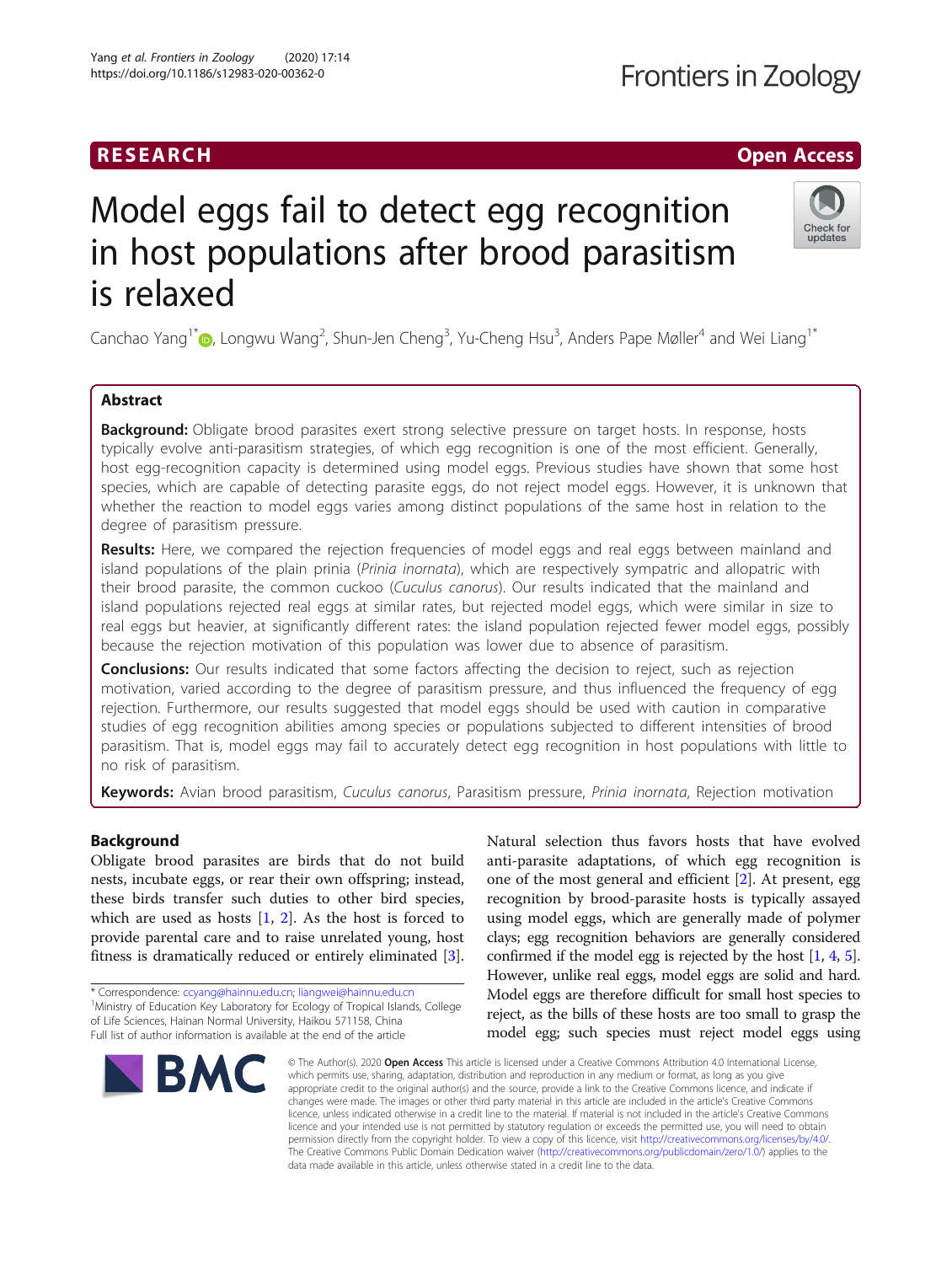puncturing behaviors [[6](#page-5-0), [7\]](#page-5-0). Indeed, even grasp-ejector hosts may accept model eggs that have been successfully recognized as foreign, implying that successful recognition does not always result in successful rejection [[6](#page-5-0), [7](#page-5-0)]. Therefore, artificial parasitism experiments using model eggs may not always accurately detect the egg recognition capacities of hosts. Other factors, such as rejection motivation, may influence the host decision to reject an egg [[7,](#page-5-0) [8\]](#page-5-0). Although model eggs have been shown to be unsuitable for tests of egg recognition in small bill hosts [\[9\]](#page-5-0), and heavier model eggs are generally accepted more frequently [\[10\]](#page-5-0), it remains unclear whether distinct populations of the same host, subject to varying degrees of egg parasitism pressure, react differently to model eggs. That is, non-parasitised host populations may be more likely to accept difficult-toreject model eggs in comparison to heavily-parasitised host populations, because hosts with lower risks of parasitism have higher motivation thresholds [\[8\]](#page-5-0).

To determine whether model eggs induced similar reactions among host populations subject to different degrees of parasitism pressure, we compared egg rejection behaviors between mainland and island populations of the plain prinia (Prinia inornata), using both real and model eggs. We used model eggs that were similar in size to host eggs, but heavier. The mainland population of the plain prinia is parasitised by the common cuckoo (Cuculus canorus) [[11,](#page-5-0) [12\]](#page-5-0). In contrast, the island population is not parasitised by the common cuckoo; no common cuckoos live on the island, which is 200 km from the mainland  $[13]$  $[13]$ . The aim of this study was to determine whether the use of model eggs had different effects on the rejection behaviors of these host populations. Real eggs were expected to be more easily ejected by the hosts than the model eggs. Thus, if model eggs have the same effect on rejection behaviors, irrespective of parasitism pressure, we would expect that both populations would reject model and real eggs at the same frequency. Alternatively, if parasitism pressure affects the likelihood of model egg rejection, we would expect that the frequencies of real and model egg rejection would differ between populations.

# Materials and methods

#### Study area and study species

This study was performed on mainland China and Taiwan Island in April and July, 2012 and 2013. The experiments on the mainland population of plain prinia were performed in Nonggang National Nature Reserve, Guangxi, Central China (23° 39′ N, 107° 04′ E). Although the egg morph of the cuckoo parasitizing the plain prinias was unknown, the plain prinia has been identified as one of the major hosts of common cuckoo [[14\]](#page-5-0). In the studied location, many species of parasitic cuckoos, including the common cuckoo, coexist and

breed sympatrically with the plain prinia [\[12\]](#page-5-0). The plain prinia population studied in Taiwan was located in Shoufeng, Hualien County (23° 51′ N, 121° 31′ E). Taiwan Island, which is southeast of mainland China, has been geographically separated from the mainland for 2–3 million years  $[15, 16]$  $[15, 16]$  $[15, 16]$ . The common cuckoo does not breed on Taiwan Island [\[12\]](#page-5-0). That is, the mainland population is sympatric with, and under parasitism pressure from, the common cuckoo, while the Taiwanese population is not parasitized. Therefore, these populations of the plain prinia provide an excellent opportunity to identify differences in the effects of model eggs on egg rejection behaviors between populations subjected to dissimilar intensities of brood parasitism.

## Parasitic eggs

A recent study showed that the rejection of nonmimetic model eggs by the Taiwanese plain prinia population was 4.8%, considerably lower than the rejection rate of the mainland population  $(63.6%)$  [\[11\]](#page-5-0). Based on these previous results using model eggs  $[11]$  $[11]$ , we used various real eggs for our artificial parasitism experiments. Both island and mainland populations of plain prinias are grasp-type egg rejecters. However, the island population rejected only 4.76% of all white model eggs, compared to the 63.64% rejected by the mainland population [\[11\]](#page-5-0). In this study, the eggs of yellow-bellied prinia (Prinia flaviventris) were used as parasitic eggs for both mainland and island populations of the plain prinia. Plain prinia eggs (hereafter referred to as "host eggs") are pale blue with scarlet markings (Fig. [1a](#page-2-0)), while yellow-bellied prinia eggs (hereafter referred to as "prinia eggs") are covered with dense reddish markings (Fig. [1c](#page-2-0)). For the island population, tree sparrow (Passer montanus) and white-rumped munia (Lonchura striata) eggs were also used as parasitic eggs. Tree sparrow eggs are covered with dark brown markings (Fig. [1b](#page-2-0)), while munia eggs are immaculately white (Fig. [1d](#page-2-0)). The eggs used in our experiments were collected from the deserted nests of sympatric or nearly sympatric species. Eggs were kept in the dark in a cool insulated box until use. Egg volumes were calculated following Hoyt [\[17](#page-5-0)]. The sparrow eggs were significantly larger than all other parasitic eggs used, including the white model eggs used by Wang et al. (2016) [[11](#page-5-0)] (ANOVA:  $F_{4,55} = 855.624$ ,  $P <$ 0.001; least significant difference (LSD) test, pairwise comparison of sparrow eggs to all other eggs:  $P < 0.001$ for all comparisons). Prinia eggs were slightly larger than host eggs (LSD test:  $P = 0.044$ ), while the model eggs and the munia eggs were not significantly different in size from the host eggs (Fig. [2](#page-2-0)). However, the model eggs were solid and approximately 40% heavier than the host eggs (t = 15.723, df = 22,  $P < 0.001$ , Student's t test).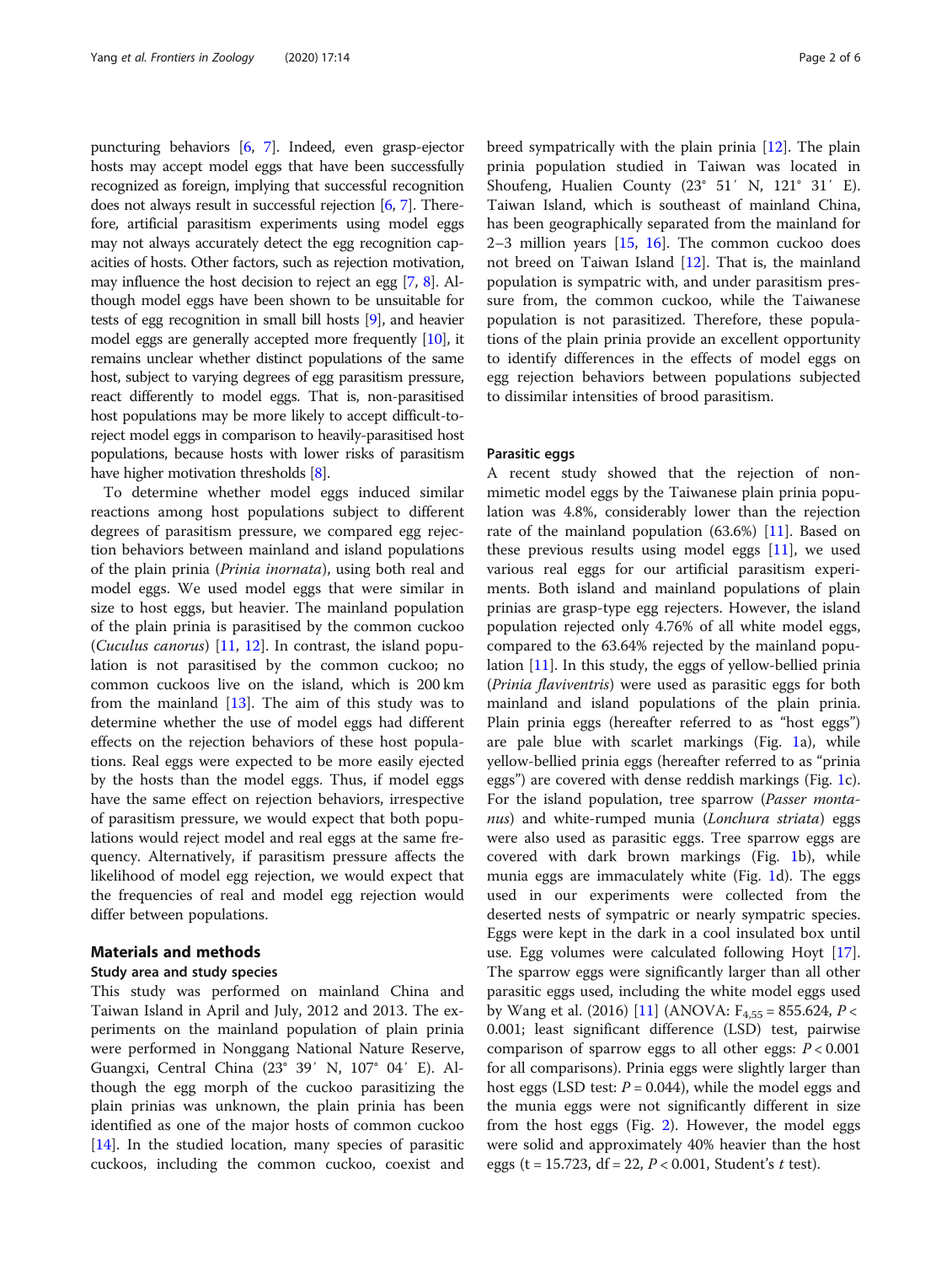<span id="page-2-0"></span>

yellow-bellied prinia (Prinia flaviventris), and **d** white-rumped munia (Lonchura striata)

# Artificial parasitism experiment

Mainland and island plain prinia nests were randomly allocated to one of three artificial parasitism trials: (1) the model egg trial, where one model egg was inserted into each host nest; (2) the real prinia egg trial, where one yellow-bellied prinia egg was inserted into each host

nest; and (3) the conspecific trial, where one plain prinia egg from another nest was inserted into each host nest. An additional two trials were conducted using the island population: (4) the real munia egg trial; and (5) the real sparrow egg trail, where one munia or sparrow egg, respectively, was inserted into each host nest. The parasitic egg was inserted into the host nest on the day after the clutch completion or during the early stages of incubation (a floating test was used to estimate laying date) [[18\]](#page-5-0). After insertion, the nest was monitored for 6 days to confirm parasitic egg fate. The parasitic egg was considered rejected if the egg was ejected or the nest was deserted, and was considered accepted otherwise (i.e., if the egg continued to be incubated) [\[11,](#page-5-0) [19\]](#page-5-0).

# Statistical analyses

The likelihood ratio test was used to compare rejection rates, while the generalized linear model (GLM), with a binomial distribution and a logit link function, was used to assess the acceptance or rejection of the parasitic egg by the host with respect to the following variables: egg type (model or real), egg size [large (sparrow egg), medium (prinia egg), or small (munia or model egg)], interaction between egg type and population, interaction between egg size and population, clutch size, and egg laying date. One model included the independent variables egg type, interaction between egg type and population, clutch size, and egg laying date, while the other model included the independent variables egg size, interaction between egg size and population, clutch size, and egg laying date. Two models were used because egg type and egg size represented two different methods of

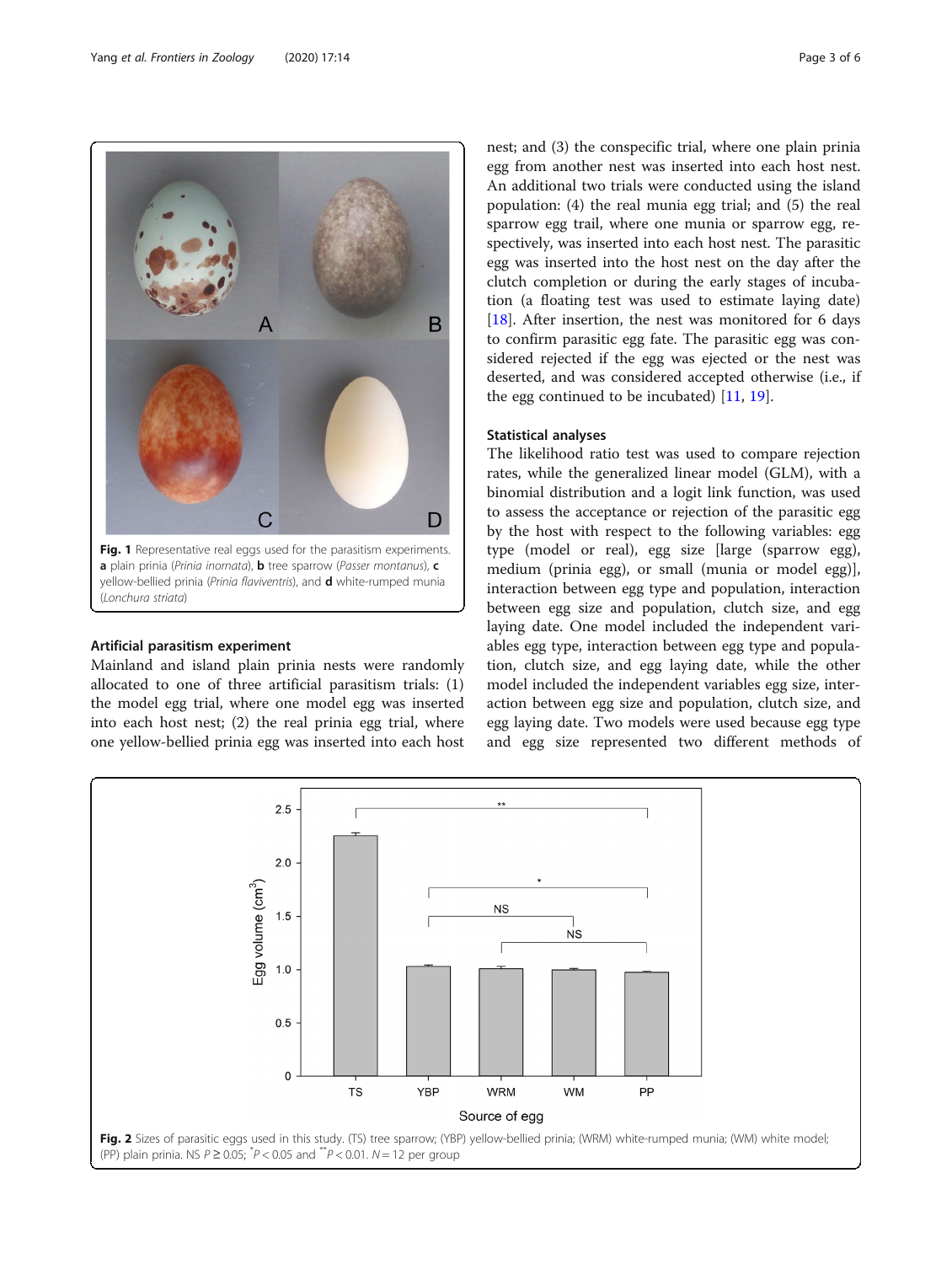classifying the same data. The omnibus test was used to compare the fitted model to the intercept-only model. All statistical analyses were performed using IBM SPSS 25.0 (IBM Inc., USA). All tests were two-tailed, and values were presented as means ± SE.

# Results

Both the mainland and the Taiwanese plain prinia populations accepted all conspecific eggs ( $n = 12$  for both populations), and consistently rejected prinia eggs: 70.83% were rejected by the mainland population, and 71.43% were rejected by the island population (likelihood ratio test:  $\chi^2$  = 0.002, df = 1, P = 0.969). However, the island population accepted 95.24% of all white model eggs, significantly more than the mainland population (36.37%; likelihood ratio test:  $\chi^2 = 18.736$ , df = 1,  $P < 0.001$ ; Fig. 3). Interestingly, the island population frequently rejected sparrow eggs (66.67%), prinia eggs (71.43%), and munia eggs (76.92%), even though these eggs differed in size (likelihood ratio test:  $\chi^2$  $\chi^2$  = 0.362, df = 2, P = 0.834; Figs. 2 and 3). Furthermore, plain prinias rejected significantly more munia eggs than model eggs, even though these eggs were similar in color and size (likelihood ratio test:  $\chi^2$  = 20.72,  $df = 1$ ,  $P < 0.001$ ). In addition, the GLM results indicated that only egg type and the interaction between egg type and population predicted host egg rejection (egg type: Wald = 12.121, df = 1,  $P < 0.001$ ; egg type  $\times$ population: Wald = 7.275, df = 2,  $P = 0.026$ ; Table [1](#page-4-0)). Therefore, the mainland and island populations rejected real eggs at similar frequencies, but the island population rejected model eggs significantly less frequently than did the mainland population.

## **Discussion**

The island and mainland populations rejected nonmimetic real eggs at similar rates. However, the rejection rate of non-mimetic model eggs by the Taiwanese plain prinia population was significantly lower after the release from brood parasitism. The GLM further showed that egg type (i.e., model or real) predicted host rejection behavior, and that mainland and island populations responded differently to different egg types. Model eggs are undoubtedly harder to eject, even for grasp rejecters like the plain prinia, because these eggs are solid and are heavier than real eggs. Soler et al. (2017) found that larger eggs are harder for grasp-type rejecters to eject, because the grasp-rejecter ejection ability depends on bill size  $[8]$ . In this study the model eggs were similar in size to the host eggs, but heavier. Thus, the island population of plain prinias rejected many fewer model eggs because these eggs were heavier and harder to grasp during ejection. That is, the heaver model eggs had a greater ejection cost, affecting the host decision to eject  $[10]$  $[10]$ .

All parasitic eggs used in this study, with the exception of the conspecific eggs, were treated as non-mimetic eggs because they differed from host eggs in a variety of ways (Fig. [1\)](#page-2-0). Although parasitic eggs with various phenotypes were used, our results were comparable for two reasons: first, model and prinia eggs were inserted into both mainland and island nests, and the mainland population rejected more model eggs than did the island population. Second, our comparison of the rejection rates of the similarly colored and -sized model and munia eggs indicated that the island population recognized white model eggs, but accepted them. In combination, these results suggested

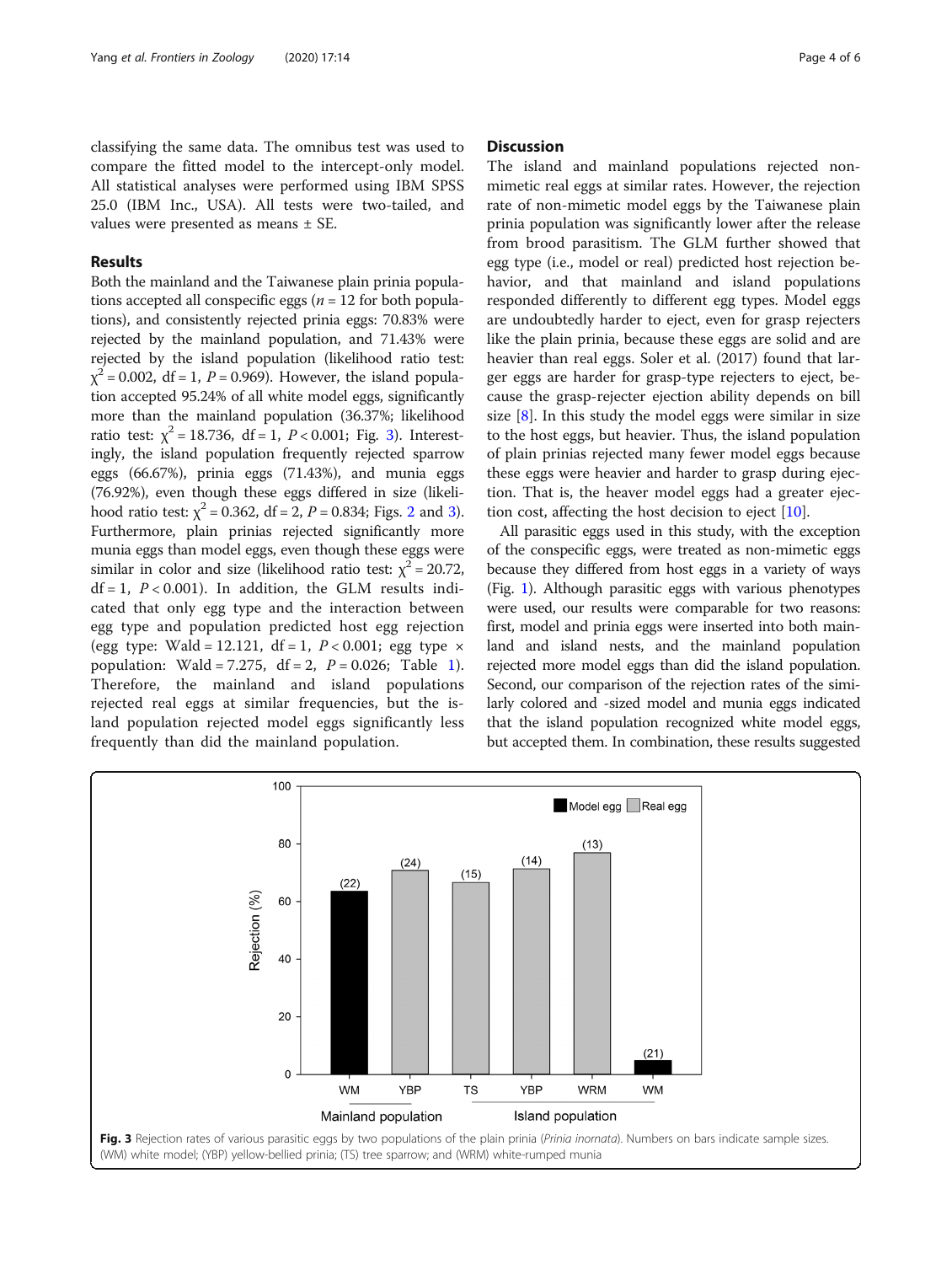<span id="page-4-0"></span>Table 1 Host responses to parasitic eggs, as assessed using a generalized linear model (GLM) with a binomial distribution and a logit link function

|                  |                              | $X^{2\psi}$ | df             | P                    |
|------------------|------------------------------|-------------|----------------|----------------------|
| GLM for egg type | Omnibus test for model fit   | 34.32       | 5              | < 0.001              |
|                  | Intercept                    | 1.346       | 1              | 0.246                |
|                  | egg type                     | 12.12       | 1              | < 0.001              |
|                  | egg type $\times$ population | 7.275       | $\mathcal{P}$  | $0.026*$             |
|                  | laying date                  | 0.024       | 1              | 0.877                |
|                  | clutch size                  | 1.386       | 1              | 0.239                |
| GLM for egg size | Omnibus test for model fit   | 13.81       | 6              | $0.032$ <sup>*</sup> |
|                  | intercept                    | 0.562       | 1              | 0.453                |
|                  | egg size                     | 5.689       | $\mathcal{P}$  | 0.058                |
|                  | egg size $\times$ population | 1.69        | $\mathfrak{D}$ | 0.43                 |
|                  | laying date                  | 0.028       | 1              | 0.867                |
|                  | clutch size                  | 1.23        |                | 0.267                |

 $\Psi$ Likelihood ratio or Wald  $\chi^2$  for Omnibus test or model effects test, respectively.  $P < 0.05$ ;  $\frac{P}{P} < 0.01$ 

that differences in brood parasitism pressure may explain differences in model egg rejection frequency between mainland and island populations. For example, the island population might lack sufficient motivation for rejection, as is common in host populations with a low risk of parasitism [[7\]](#page-5-0). That is, hosts under low parasitism pressure may accept parasite eggs more frequently (i.e., decide to reject less often), while hosts under high parasitism pressure may be more likely to decide to reject. Rejection motivation may be one of the important factors underlying this decision process. Recently, Soler et al. (2017) suggested that hosts with lower risks of parasitism might more frequently accept parasite eggs that are difficult to eject. The authors thus hypothesized that the absence of parasitism implies an absence of egg rejection stimuli; the host is not motivated to reject the foreign eggs because the motivation threshold is too high [\[8](#page-5-0)]. In addition, no obvious traces of pecking were detected on the accepted model eggs, suggesting that the absence of parasitism-associated stimuli might dramatically reduce egg rejection motivation in the island population.

Previous studies have shown that egg recognition should not be under directional selection, and thus can persist after the relaxation of parasitism [\[2](#page-5-0), [20](#page-5-0)–[23\]](#page-5-0). Indeed, host defense mechanisms were shown to persist for 280–300 million years as a result of evolutionary change, rather than phenotypic plasticity [\[22,](#page-5-0) [24](#page-5-0)]. Our results suggested that brood parasites are forced to become increasingly specialized once the host has evolved egg recognition capabilities, because these types of defenses are highly persistent [\[21\]](#page-5-0).

In summary, our results suggested that the likelihood of model-egg rejection declined in the absence of brood

parasitism, because some factors affecting the decision to reject, such as rejection motivation, varied with parasitism pressure. Moreover, we found that the island population rejected most of the real eggs, similar to the mainland population, but, in contrast to the mainland population, the island population accepted most of the model eggs. Therefore, the use of model eggs in tests of artificial parasitism might fail to detect egg recognition by non-parasitised hosts. This result has important implications for future studies of parasitism: model eggs should be used with caution, not only for small-billed host species [\[9](#page-5-0)], but also for host species that are grasp rejectors. In addition, care should be taken when using model eggs to compare egg-recognition abilities among populations within a single species, as well as among host species. Finally, model eggs may be inappropriate in comparative studies of host populations under different degrees of parasitic selection pressure. We recommend that such studies utilize real eggs.

#### Acknowledgements

We thank Nonggang National Nature Reserves for support and permission to carry out this study. We would like to thank Ian Will (University of California, Berkeley, USA), Aiwu Jiang, and Qiuli Huang for their help with fieldwork in Guangxi, and Isivatan Jheng for assistance with work in Taiwan.

#### Authors' contributions

C.Y. and W.L. designed the study; L.W., S.-J.C. and Y.-CH performed field experiments; C.Y. carried out laboratory and statistical analyses. C.Y. wrote the draft manuscript, and W.L. and A.P.M. helped improve the manuscript. All authors approved the final submission.

#### Funding

This work was funded by the National Natural Science Foundation of China (Nos. 31672303 to C.Y., 31772453 to W.L. and 31660617 and 31960105 to L.W.)

#### Availability of data and materials

Data used in this study are available in the electronic supplementary material.

#### Ethics approval and consent to participate

All experiments complied with the current laws of the countries in which they were performed. Experimental procedures were in agreement with the Animal Research Ethics Committee of Hainan Provincial Education Centre for Ecology and Environment, Hainan Normal University (permit no. HNECEE-2011-005).

#### Consent for publication

Not applicable.

#### Competing interests

The authors declare that they have no competing interests.

#### Author details

<sup>1</sup>Ministry of Education Key Laboratory for Ecology of Tropical Islands, College of Life Sciences, Hainan Normal University, Haikou 571158, China. <sup>2</sup>State Forestry Administration of China Key Laboratory for Biodiversity Conservation in Mountainous Areas of Southwest Karst, School of Life Sciences, Guizhou Normal University, Guiyang 550001, China. <sup>3</sup>Department of Natural Resources and Environmental Studies, National Dong Hwa University, 97401 Hualien, Taiwan. <sup>4</sup> Ecologie Systématique Evolution, Université Paris-Sud, CNRS, AgroParisTech, Université Paris-Saclay, F-91405 Orsay Cedex, France.